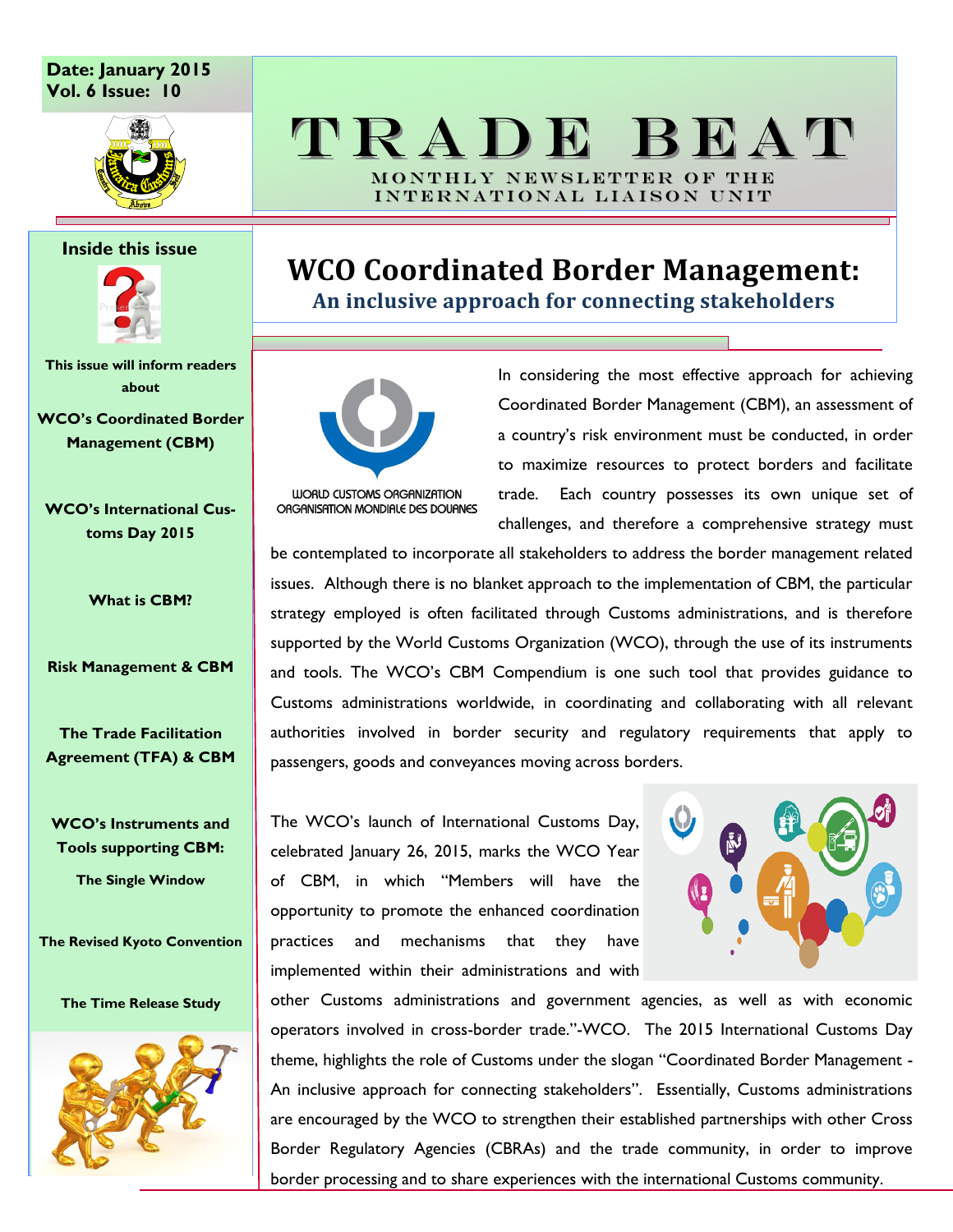

#### **What is Coordinated Border Management (CBM) ?**

CBM describes the coordinated approach taken by border control agencies in facilitating trade and transit flows, as well as the establishment of enforcement mechanisms in securing the borders. In response to the challenges surrounding increases in global trade volumes, such as the complexity of the global supply chain, CBM contributes to improved trade

flows by combating ineffective administrative procedures, deficient infrastructure, high transport cost, and delays in the transportation of goods, as well as the processing of persons. By creating a more seamless clearance process at the borders, CBM ensures the coordination and collaboration of all stakeholders involved.

The WCO uses the term CBM to describe an integrated approach to border management, as it gives validity to the principle of a coordination of policies, programmes and delivery outcomes, focusing on solutions based on collaboration rather than a singular directive by each agency. In order to achieve this, individual stakeholder objectives must be clearly defined and communicated to the quorum representing the coordinating bodies, to effect the overall mandate. Effective coordination of border management should begin with a streamlining of the administration"s internal processes that facilitate collaboration with external border agencies. This means that the operating procedures of Customs administrations must be standardized both internally and externally to ensure consistency and efficiency of service delivery. CBM focuses on all State agencies involved in border protection e.g. Police (Jamaica Constabulary Force-JCF), Health (Ministry of Health-MOH), Animal & Plant Health (Ministry of Agriculture-MOA), Immigration (Passport, Immigration and Citizenship Agency-PICA) and Environment (National Environment and Planning Agency-NEPA). Modernization and reform of the Customs system is also essential to achieving CBM, which is supported by the WCO by promoting the use of a risk based approach to facilitate trade and foster compliance.

### **Risk Management**

A risk based approach, describes the change from employing physical and invasive control mechanisms



to those using non-intrusive methods and information controls, in relation to Customs processing by identifying the risks to goods and passengers prior to their arrival and crossing of borders. Risk management uses a targeted approach to cargo processing by focusing on suspicious cargo and allowing faster clearance of low risk cargo through intelligent means. Risk management calls for cooperation and collaboration with CBRAs as well as the private sector, who represent both users and providers of borders services. Effective risk management is also facilitated by the right infrastructure and the right equipment for all border control functions, and the implementation of appropriate information and communication technologies (ICT) platform, serving all stakeholders. Trained and competent human resources are integral to the proper functioning of the CBM initiative, along with a comprehensive border management policy inline with the tenets of the Trade Facilitation Agreement (TFA).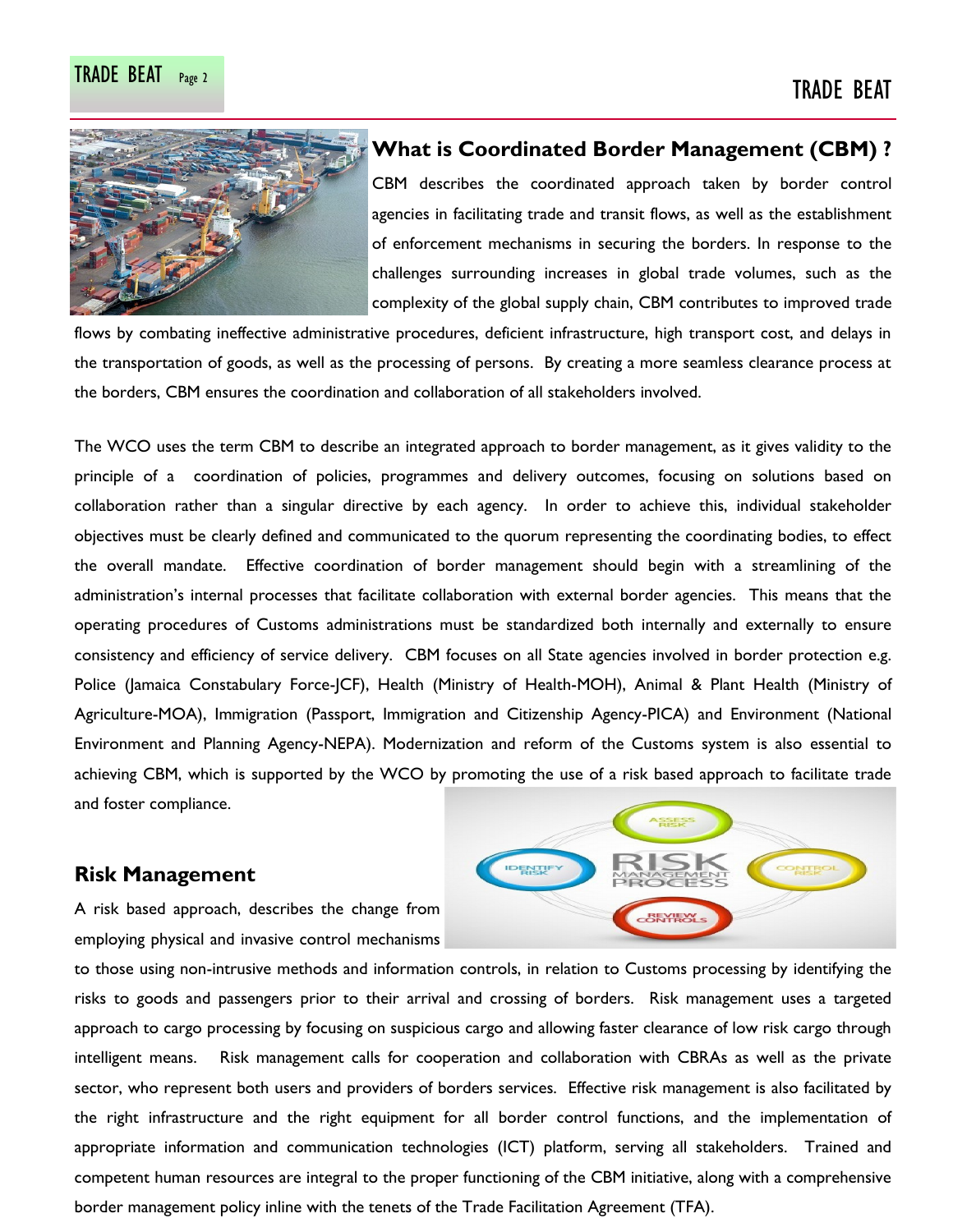## **The Trade Facilitation Agreement (TFA)**

The World Trade Organization (WTO)"s TFA outlines the principles for trade facilitation relating to Customs processes such as simplification, harmonization, transparency, partnership, cooperation and risk management while the WCO provides the mechanisms for its implementation. The maintenance and implementation of the WCO instruments such as the Revised Kyoto Convention (RKC), the Single window, and the Time Release Study (TRS) allow for positive outcomes for individual countries, as well as the international community, and assists national customs administrations in effectively implementing their trade facilitation programmes. The tools developed by the WCO may be used to support the implementation and ratification of the WTO TFA, as Customs administrations play a vital role in facilitating the processing of every cross border consignment, while ensuring compliance with national regulatory requirements and the multilateral trading rules.



The WCO promotes innovation and garners best practices from various Customs administrations, through the building blocks that comprise its strategic vision of Customs in the 21<sup>st</sup> Century (C21). These building blocks include important trade facilitation components such as Risk management, Trade partnerships through Authorized Economic Operators (AEO),

CBM, and the Single Window, and respond to current and future trade facilitation needs. The WCO has an independent trade facilitation agenda, and has committed to support the implementation of the WTO TFA, primarily due to the positive effects that it is expected to bring to global trade.

## **WCO Instruments and Tools supporting CBM**

#### **Single Window**

A single window can be defined as an intelligent facility that allows parties involved in trade and transport to lodge standardized information and documents with a single entry point to fulfill all import, export and transit related regulatory requirements. The WCO assists Customs administrations in developing the Single Window through use of the "Single Window Data Harmonization Guidelines" that provide developers with tools to achieve data harmonization and to develop internationally standardized data sets. The WCO has also developed a Compendium on "How to Build a Single Window Environment" which comes in two volumes, which supports capacity building efforts on the Single Window. Volume 1- the "Executive Guide" deals with aspects of the Single Window that are of concern to senior management and Volume 2-the "Professional Practice Guide" is a collection of tools and techniques to support technical experts working on projects to establish a Single Window.

#### **The Single Window**

- $\bullet$ Lodgment of standardized information and documents with a single entry point (to fulfill all export, import and transit related regulatory requirements) if the information is electronic, then individual data elements should only be submitted once.
- Support the sharing of information by a legal framework that provides privacy and security in the exchange of information.
- Coordinate the controls of the various governmental authorities, where appropriate.
- Provide facilities to receive payment of duties and other charges.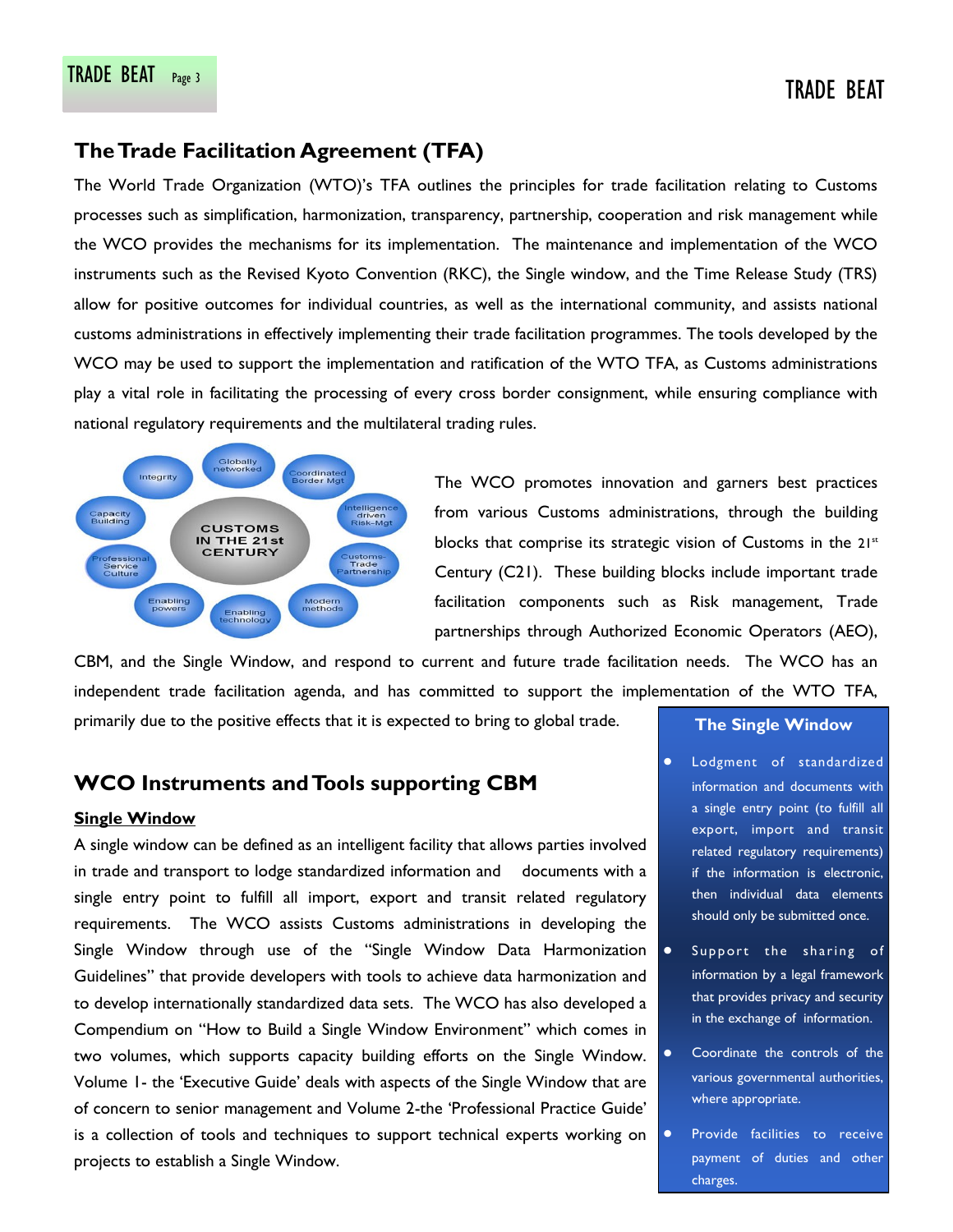#### **The Revised Kyoto Convention (RKC)**

The RKC is a WCO instrument that outlines universal standards for the modernization of Customs administrations that are binding on all contracting parties. The RKC has specific chapters targeted to improve the border clearance process, and the implementation of this Convention places Customs administrations in closer alignment with the objectives of CBM. The applicable chapters of the RKC are :

- Chapter 3 Clearance & Other Customs Formalities
- Chapter 6 Customs Control
- Chapter 7 Application of IT
- The General Annex provides Standards for Guidance on CBM



#### **Time Release Study (TRS)**

The TRS is considered both a tool and method promoted by the WCO to measure the actual performance of Customs activities directly related to trade facilitation at the borders. In conducting a TRS, the effectiveness of relevant operational procedures carried out by Customs, and the CBRAs are measured to assess elements of trade flows, such as the standard processing of imports, exports and in transit movements at the borders. The TRS assists in the review and improvement of Customs procedures, and identifies problems and bottlenecks in the cross-border movement of goods. Consequently, the TRS can be used to develop solutions to address identified issues and therefore stimulate efforts to improve the efficiency and the effectiveness of Customs clearance process.



# **JCA Measures that Support CBM** The Authorized Economic Operator (AEO) Programme The Automated System for Customs Data (ASYCUDA) World Project along with requisite legislative changes The One Stop Shop at the Air and Sea Ports Committees relating to collaboration and coordination with CBRAs Committees relating to collaboration and coordination with the private sector Memoranda of Understanding with CBRAs Legislative changes supporting CBM as it relates to Customs Law and regulations Joint Initiatives with the CBRAs and other Customs administrations